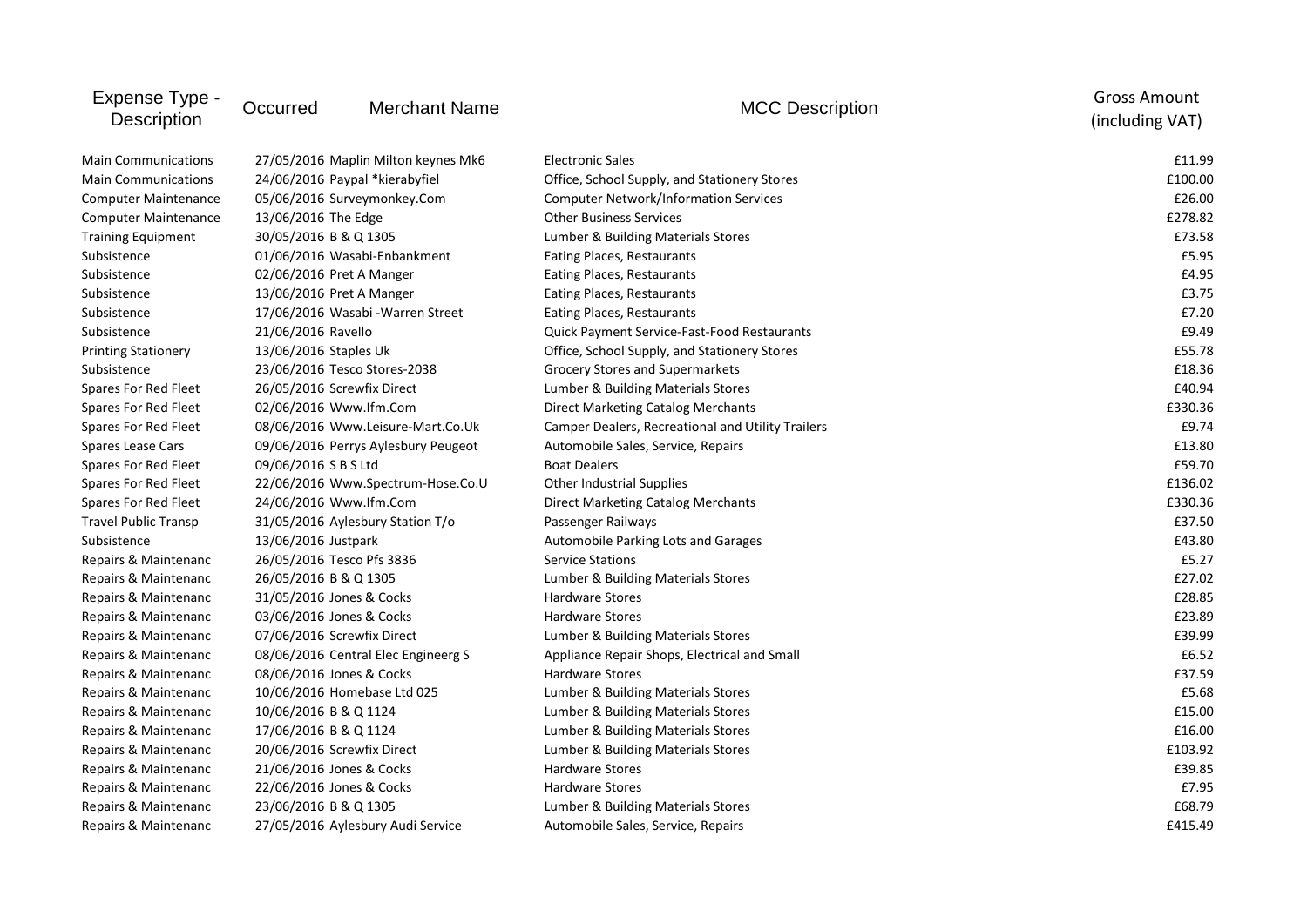| Agency Services Ola         | 31/05/2016 Astutis Ltd               | Schools, Trade and Vocational                      | £112.00   |
|-----------------------------|--------------------------------------|----------------------------------------------------|-----------|
| Subsistence                 | 05/06/2016 Table Table41014910       | Eating Places, Restaurants                         | £18.16    |
| Subsistence                 | 05/06/2016 Premier Inn44014915       | Premier Inn                                        | £90.99    |
| Subsistence                 | 05/06/2016 Premier Inn44014915       | Premier Inn                                        | £94.99    |
| Subsistence                 | 10/06/2016 Tesco Stores 2041         | Grocery Stores and Supermarkets                    | £5.65     |
| Subsistence                 | 11/06/2016 Tesco Stores-2041         | Grocery Stores and Supermarkets                    | £7.30     |
| Subsistence                 | 11/06/2016 Tesco Stores 2041         | Grocery Stores and Supermarkets                    | £12.05    |
| Subsistence                 | 02/06/2016 Chatham Sf Connect        | <b>Service Stations</b>                            | £3.75     |
| Subsistence                 | 03/06/2016 Bradmoor Hatcheries Lt    | Quick Payment Service-Fast-Food Restaurants        | £9.40     |
| Subsistence                 | 07/06/2016 Subway                    | Eating Places, Restaurants                         | £36.00    |
| Subsistence                 | 15/06/2016 Bp Flying Red Horse F/stn | <b>Service Stations</b>                            | £10.10    |
| Subsistence                 | 16/06/2016 Euro Garages Stock        | Eating Places, Restaurants                         | £5.00     |
| Courses & Conference        | 17/06/2016 Mkc Parking Ringgo        | <b>Government Services</b>                         | £6.28     |
| Subsistence                 | 17/06/2016 Costa Coffee              | <b>Eating Places, Restaurants</b>                  | £9.85     |
| Office & Gen Equip          | 20/06/2016 Wilko Staines             | <b>Household Appliance Stores</b>                  | £10.45    |
| Subsistence                 | 21/06/2016 Leiths At Excel L         | Eating Places, Restaurants                         | £8.70     |
| <b>Travel Public Transp</b> | 21/06/2016 Ticketofficesale          | Passenger Railways                                 | £23.30    |
| Subsistence                 | 22/06/2016 Leiths At Excel L         | Eating Places, Restaurants                         | £6.95     |
| Subsistence                 | 22/06/2016 Uppercrust Kiosk Stree    | Quick Payment Service-Fast-Food Restaurants        | £17.47    |
| <b>Travel Public Transp</b> | 22/06/2016 Selfserve Ticket          | Passenger Railways                                 | £23.30    |
| <b>Technical Public</b>     | 06/06/2016 Www.Cipfa.Org.Uk/pfmco    | Organizations, Membership                          | £180.00   |
| <b>Other Expenses</b>       | 05/05/2016 Wondershare               | Computers, Computer Peripheral Equipment, Software | $-£19.96$ |
| <b>Travel Public Transp</b> | 21/06/2016 Aylesbury Station T/o     | Passenger Railways                                 | £75.00    |
| <b>Staff Training Fees</b>  | 06/06/2016 Paypal *act Now           | Consulting, Management, and PR Services            | £823.20   |
| <b>Protective Clothing</b>  | 20/06/2016 Protectmask.Co.Uk         | Health Practitioners, Medical Services             | £89.04    |
| <b>Staff Training Fees</b>  | 23/06/2016 Shoosmiths Llp - Group    | Attorneys, Legal Services                          | £303.88   |
| Furniture                   | 16/06/2016 Harringay Furniture Lt    | Equipment, Furniture, and Home Furnishings Stores  | £159.00   |
| Office & Gen Equip          | 15/06/2016 Argos Retail Group        | <b>Discount Stores</b>                             | £44.99    |
| Furniture                   | 07/06/2016 Paypal *payments          | <b>Professional Services</b>                       | £44.85    |
| <b>Operational Equip</b>    | 20/06/2016 Gael Forcemarine Equip    | Direct Marketing Catalog Merchants                 | £19.93    |
| <b>Protective Clothing</b>  | 21/06/2016 Northern Diver (Intnl)    | <b>Sporting Goods Stores</b>                       | £81.00    |
| <b>Protective Clothing</b>  | 22/06/2016 Amazon UK Marketplace     | Miscellaneous and Specialty Retail Stores          | £20.19    |
| <b>Travel Public Transp</b> | 26/05/2016 Wendover Station T/o      | Passenger Railways                                 | £34.50    |
| <b>Travel Public Transp</b> | 06/06/2016 Gov.Uk/dart-Charge        | Bridge/Road Fees & Tolls                           | £2.50     |
| <b>Travel Public Transp</b> | 08/06/2016 Gov.Uk/dart-Charge        | Bridge/Road Fees & Tolls                           | £2.50     |
| <b>Travel Public Transp</b> | 14/06/2016 Bittoms Kingston          | <b>Government Services</b>                         | £4.50     |
| <b>Travel Public Transp</b> | 26/05/2016 Tesco Stores 2041         | Grocery Stores and Supermarkets                    | £20.95    |
| <b>Travel Public Transp</b> | 08/06/2016 Indigo Park Soluti        | Automobile Parking Lots and Garages                | £10.80    |
| <b>Travel Public Transp</b> | 08/06/2016 London Midland Tic        | Passenger Railways                                 | £43.90    |
|                             |                                      |                                                    |           |